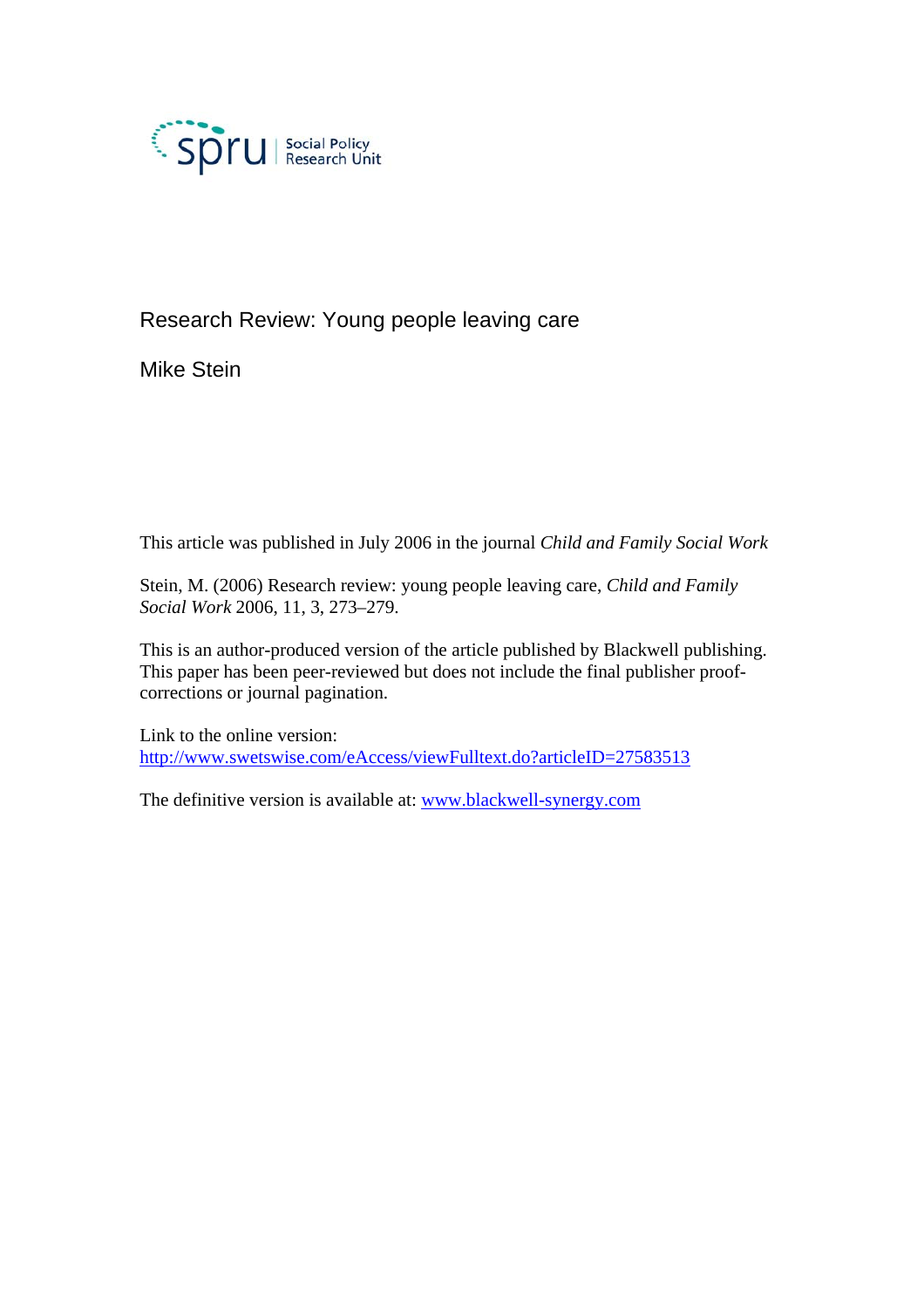### INTRODUCTION

There is a growing body of international research, including both quantitative and qualitative studies, on young people leaving care. Most of the studies carried out before 1990 were small-scale exploratory studies, describing and providing insights into the lives of these young people during their journey from care to living independently in the community. From 1990 there have been more studies using different research designs. These include outcome studies, surveys, cohort studies, policy research, as well as programme evaluations. These studies have complemented ongoing qualitative work through more quantitative and evaluative outcome research, including comparative work using normative data from primary or secondary samples of young people (Stein 2004).This paper will draw upon this empirical portfolio to review the research evidence in relation to the social exclusion of care leavers, their transition from care, the services they receive and the outcomes of leaving care interventions.

### SOCIAL EXCLUSION

In European social policy discourse, social exclusion has come to mean both material disadvantage and marginalization (Hill et al. 2004). In this context, international research has shown the high risk of social exclusion for young people leaving care. They are more likely than young people who have not been in care to have poorer educational qualifications, lower levels of participation in post-16 education, be young parents, be homeless, and have higher levels of unemployment, offending behaviour and mental-health problems (Festinger 1983; Stein & Carey 1986; Biehal et al. 1995; Smit 1995; Cashmore & Paxman 1996; Broad 1999; Pinkerton & McCrea 1999; Bilson et al. 2000; Kelleher et al. 2000; Stein et al. 2000; Courtney et al. 2001, 2005; Dixon & Stein 2005).

Also, many of these young people experience a cluster of problems both while they are in care, including placement instability, stigma and educational difficulties at school, and after they leave care, including disrupted careers, periods of dependency on benefits, getting into trouble, mental-health problems and loneliness (Stein 1994; Dixon et al. 2004; Courtney et al. 2005; Wade & Dixon 2006).

Specific groups of care leavers face additional disadvantages because of their status or characteristics, compounding their exclusion. Black and minority ethnic young people, including those of mixed heritage, face similar challenges to other young people leaving care. However, they may also experience identity problems derived from a lack of knowledge, or contact with family and community, as well as the impact of racism and discrimination (Barn et al. 2005). Research carried out during 2002–3 in England found that unaccompanied refugee and asylum-seeking young people were excluded from services under the Children (Leaving Care) Act 2000 where local authorities decided not to 'look after' them but support them under Section 17 of the Children Act 1989 (Wade et al. 2005). They were also likely to receive poorer services than looked after young people, especially in respect of support from leaving care teams (Hai & Williams 2004).

Young disabled people may experience inadequate planning and poor consultation, and their transition from care may be abrupt or delayed by restricted housing and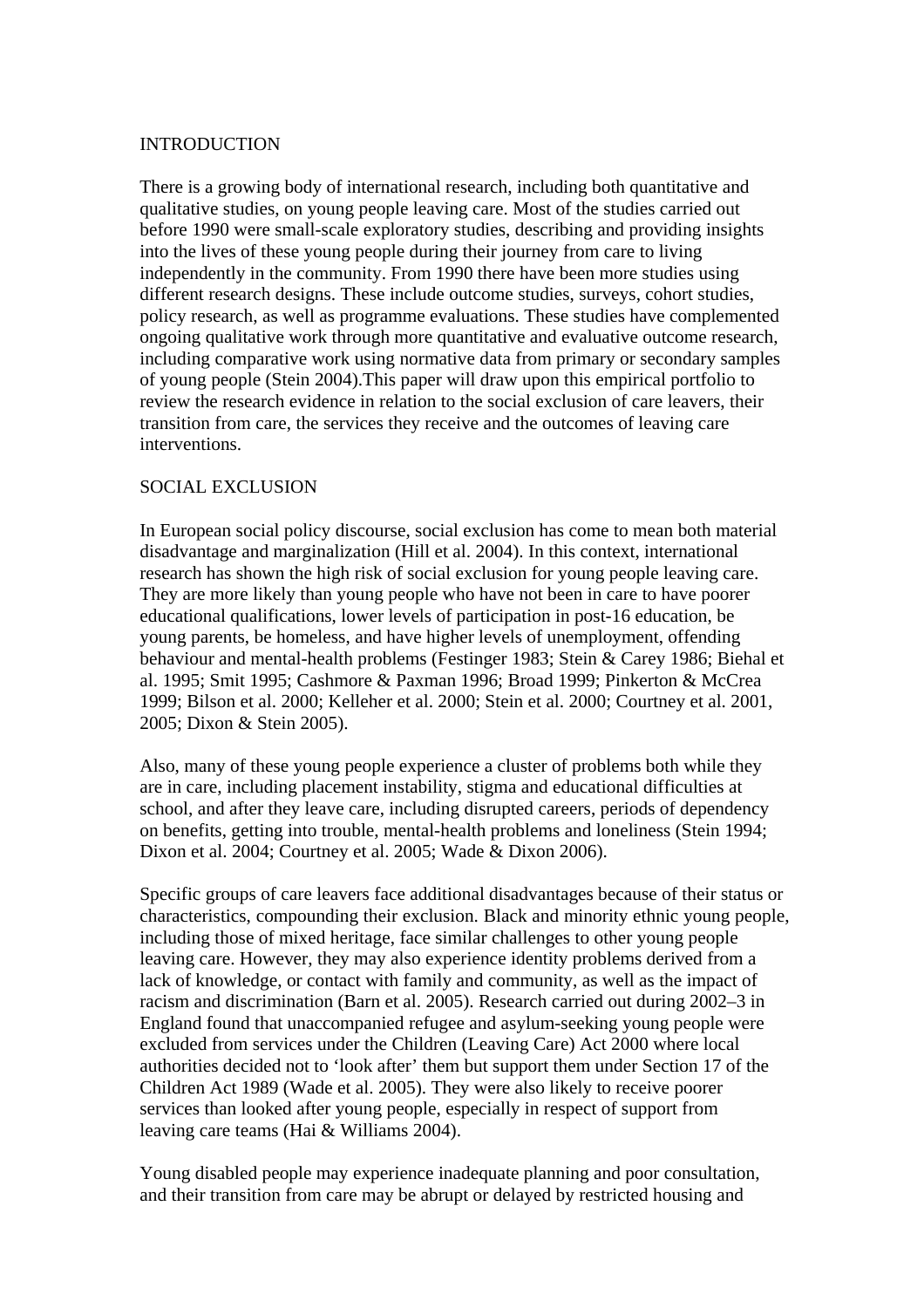employment options and poor support after care (Rabiee et al. 2001; Priestley et al. 2003). Young women who have been in care are more likely to become teenage parents than other young people and many have short-term difficulties in finding suitable accommodation, as well accessing personal and financial support, although for some young people it was a very positive experience (Hobcraft 1998; Chase & Knight 2006). Also, longer-term, teenage parenthood is associated with reduced employment opportunities, dependency on benefits, social housing, as well as poorer physical and mental health (Hobcraft & Kiernan 1999).

The research evidence just summarized, organized within a social exclusion framework, has contributed to a greater awareness of the reduced life chances of care leavers and their links with other excluded groups, as well as providing a focus for policy intervention. However, as the findings from outcome studies, discussed later, indicate, not all pathways lead to their social exclusion.

### **TRANSITIONS**

A consistent finding from studies of care leavers is that a majority move to independent living at 16–18 years of age, whereas most of their peers remain at home well into their 20s. Care leavers are expected to undertake their journey to adulthood, from restricted to full citizenship, far younger and in far less time than their peers (Lister 1998; Stein 2005). For many of these young people, leaving care is a final event; there is no option to return in times of difficulty (Dixon & Stein 2005). Also, they often have to cope with major status changes in their lives at the time of leaving care: leaving foster care or their children's home and setting up a new home, often in a new area, and for some young people starting a family as well; leaving school and finding their way into further education, training or employment, or coping with unemployment. They are denied the psychological opportunity and space to focus or to deal with issues over time, which is how most young people cope with the challenges of transition (Coleman & Hendry 1999). In short, their journey to adulthood is both accelerated and compressed.

Ethnographic research also highlights the significance of transition for young people during their journey to adulthood (Hart 1984; Horrocks 2002). The process of social transition has traditionally included three distinct but related stages: leaving or disengagement; transition itself; and integration into a new or different social state. In post (or late?) modern societies, which provide more opportunities but also more risks, the process of social transition has become more extended and less structured, although the 'activities' associated with the three stages still remain (Giddens 1991; Beck 1992; Joseph Rowntree Foundation 2002). But for many young people leaving care, there is the expectation of instant adulthood. They often miss out on the critical preparation stage, transition itself that gives young people an opportunity to 'space out', providing a time for freedom, exploration, reflection, risk taking and identity search. For a majority of young people today this is gained through the experience of further and, especially, higher education, but many care leavers, as a consequence of their pre-care and care experiences, are unable to take advantage of these educational opportunities (Cheung & Heath 1994; Stein 1994; Jackson 2001; Social Exclusion Unit 2003; Ajayi & Quigley 2006; Jackson & Simon 2006). Also, in the context of extended transitions, the family plays an increasing role in providing financial, practical and emotional support. But for many care leavers their family relationships at this time may be missing or problematic rather than supportive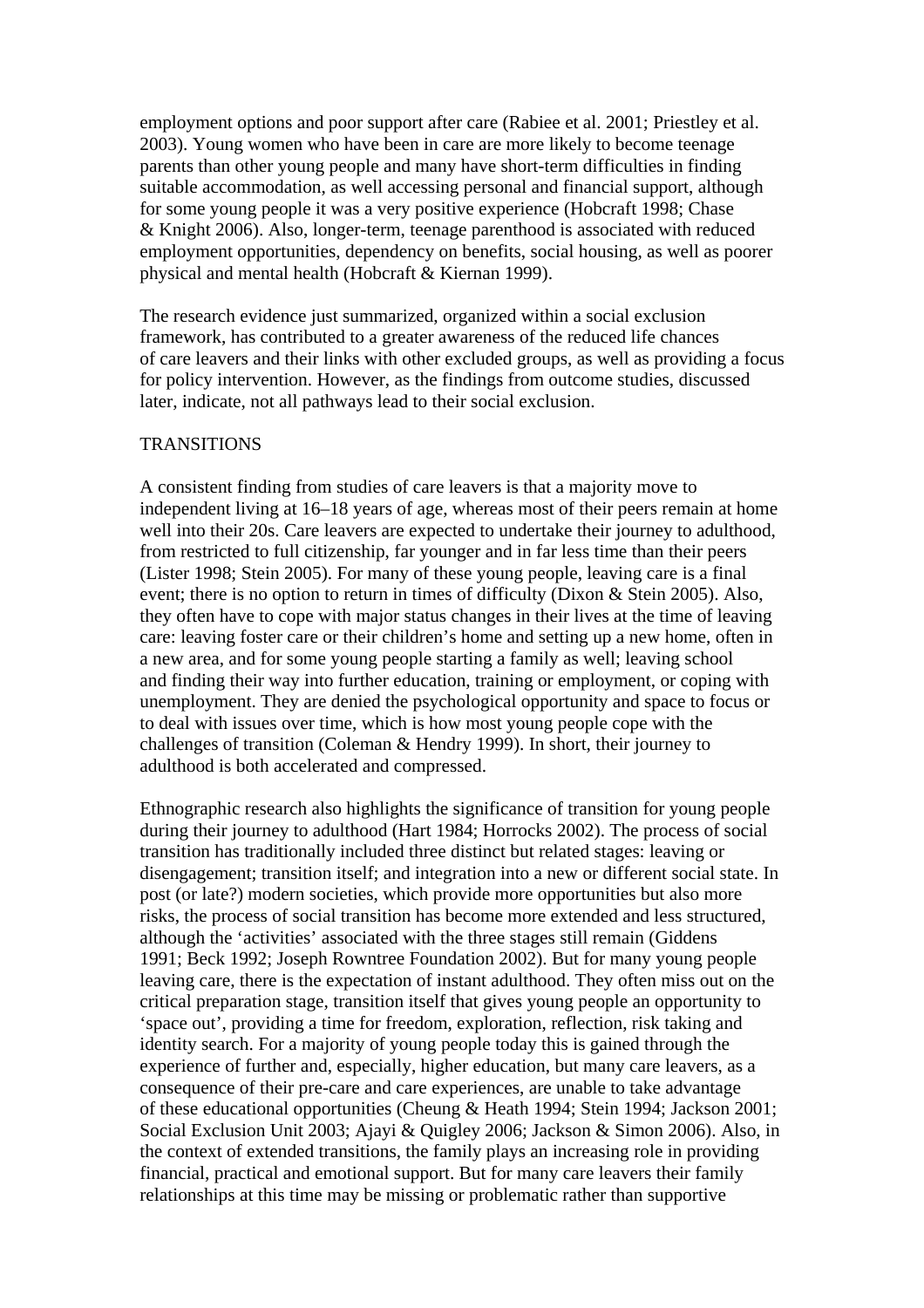#### (Biehal & Wade 1996; Sinclair et al. 2005).

### LEAVING CARE SERVICES

In the UK, specialist leaving care schemes have developed, particularly since the mid-1980s, to respond to the core needs of care leavers for assistance with accommodation, finance, careers and personal support networks (Biehal et al. 1995). In the early literature, two main distinctions were made: first, between specialist or dedicated leaving care services, and nonspecialist approaches where supervision was carried out by field social workers; second, between independence and interdependence models, the rationale of the former being to prepare young people in practical survival skills – 'domestic combat courses' – in order to manage on their own from the age of 16. In contrast, the interdependence model placed a higher priority on interpersonal skills and providing young people with ongoing support at the time of leaving and after care (Stein & Carey 1986).

In their study of four English leaving care projects during the 1990s, Biehal et al. (1995) proposed a three-dimensional model for classifying the distinctiveness of schemes: how they compared in their approaches to service delivery, in terms of their perspective, methods of working and the extent to which their work is young person demand led or social work planned; the nature of the providing agency; and their contributions to the development of local policy.

A survey of English local authorities carried out during 2000 classified models of authority-wide leaving care provision. This identified a non-specialist leaving care service, a centrally organized specialist service, a geographically dispersed specialist service and a centrally organized integrated service for a range of vulnerable young people including the homeless and young offenders (Stein & Wade 2000). Variations of these models included specialist dual system arrangements, where the young person is assisted by a specialist team but statutory responsibility is retained by the social worker, and looked after adolescent teams (Vernon 2000).

Drawing upon the research completed since the introduction of the Children (Leaving Care) Act 2000 in England and Wales suggests the emergence of a 'corporate parenting case model' (Stein 2004). Its main features are twofold. First, case responsibility is held by the designated personal adviser. Set against the background of the failures of earlier permissive legislation, this could be seen as an extension of legal authority in respect of qualifying young people under the Act. Second, there is an increased role for a range of agencies, representing a shift from more informal interagency links to formal agreements, as specified in the needs assessment and pathway planning requirements of the Act (Dixon et al. 2004; Hai & Williams 2004; Broad 2005).

Research describing and evaluating the work of leaving care teams in England and Wales during the first 2 years of the Children (Leaving Care) Act 2000 suggests the legislation is viewed by staff as contributing to a number of positive changes: the increased take-up of further education and reductions in those not in education, employment and training, directly linked to improvements in financial support for young people provided by local authorities; the increased provision of supported accommodation; a strengthening of leaving care responsibilities, especially through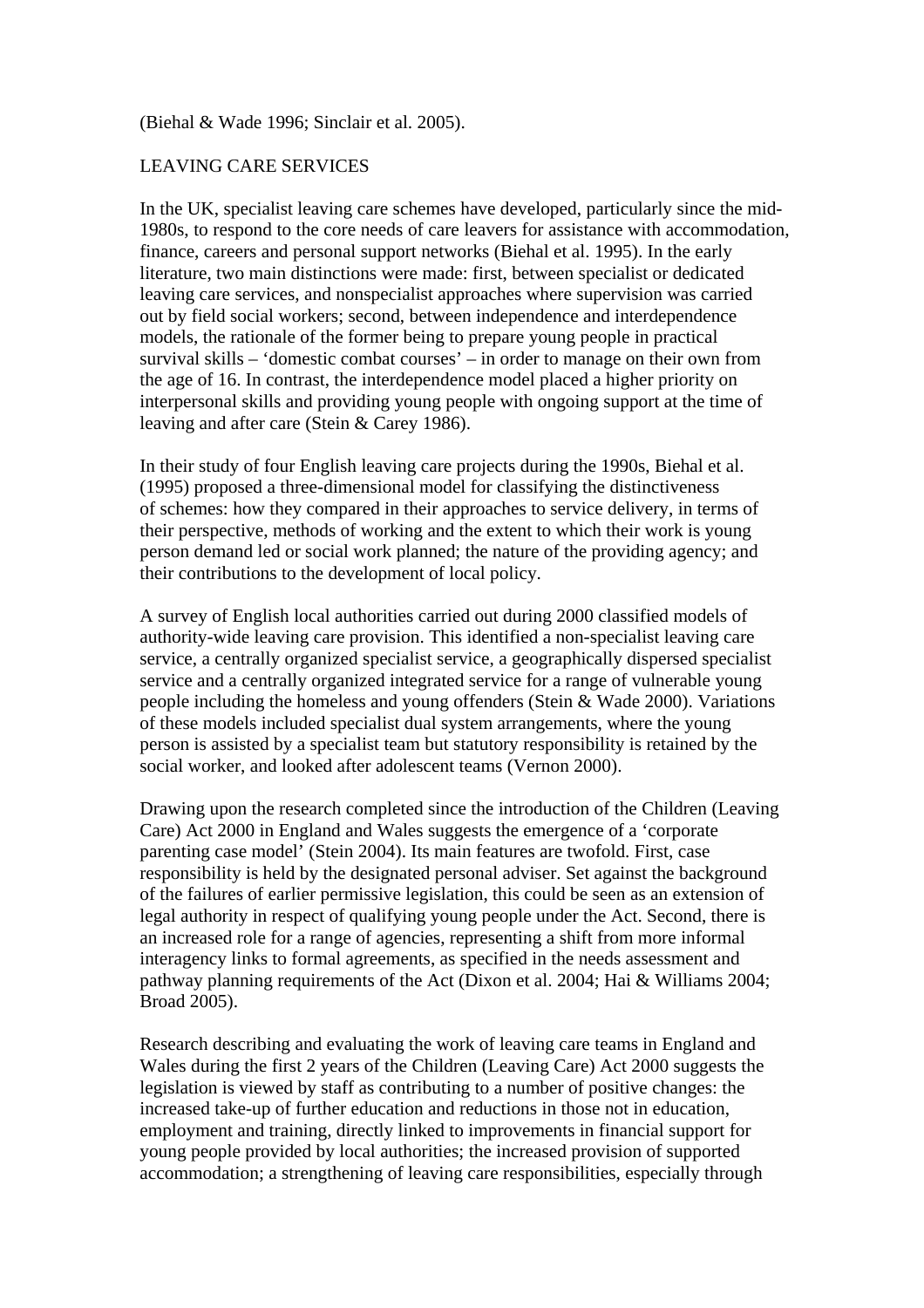the introduction of needs assessment and pathway planning; more formalized interagency work; and improved funding for leaving care teams (Broad 1998, 2005; Dixon et al. 2004; Hai & Williams 2004). However, there is also evidence that divisions between better and poorer funded services before and after the Act were likely to remain. Broad (2005) also found that services for young parents, young accompanied asylum and refugee seekers, and young people remanded to accommodation were predominantly reported as 'remaining the same' since the introduction of the Act.

In the USA, Courtney & Terao (2002) provide a descriptive typology that categorizes services for young people ageing out of care into life training skills, mentoring programmes, transitional housing, health and behavioural health services, educational services, and employment services. However, as Courtney & Hughes (2003) point out, focusing on the range of services may detract from common programme elements including: case management; their underlying philosophy, many adopt a youth development philosophy that emphasizes opportunities for young people to contribute to their community, increase their personal confidence, and provide guidance to other young people; and that many are provided as one part of a wider range of services. Courtney & Hughes (2003) also point to the limitation in the categorization of services in excluding the variation in local policies, for example, in allowing young people to remain in care longer or providing financial support for college education.

## THE OUTCOMES OF LEAVING CARE SERVICES

Although since the mid-1990s there has been more focus on outcome studies, a survey of international leaving care work highlights the wide variation in both research and the collection of statistical outcome data by governments (Munroe et al. 2005). In the UK, Simon & Owen (2006) have detailed recent reforms in the collection of government data. While they note that the information base for young people in care and leaving care has improved since 1998, they identify three shortcomings: the data are for short 'follow-up' time periods; they only cover limited dimensions of young people lives; and in the main they are only available for England (Simon & Owen 2006).

Outcome studies evaluating specialist leaving care services have shown that they can make a positive contribution to specific outcomes for care leavers (Biehal et al. 1995; Pinkerton & McCrea 1999; Dixon et al. 2004; Dixon & Stein 2005; Wade & Dixon 2006). They work well in assisting young people in finding and settling in accommodation and in helping young people out of homelessness. Research by Wade & Dixon (2006) provides evidence of the association between stability in accommodation after young people leave care and positive outcomes in terms of an enhanced sense of well-being, which is, to some extent, independent of young people's past care careers.

Leaving care services can also assist young people successfully with life skills, and there is evidence from Scottish research of a significant association between preparation before leaving care and 'coping' after care (Dixon & Stein 2005). Leaving care services can also help young people to some extent in furthering social networks, developing relationships and building self-esteem, although these dimensions are also closely connected with young people having positive, supportive informal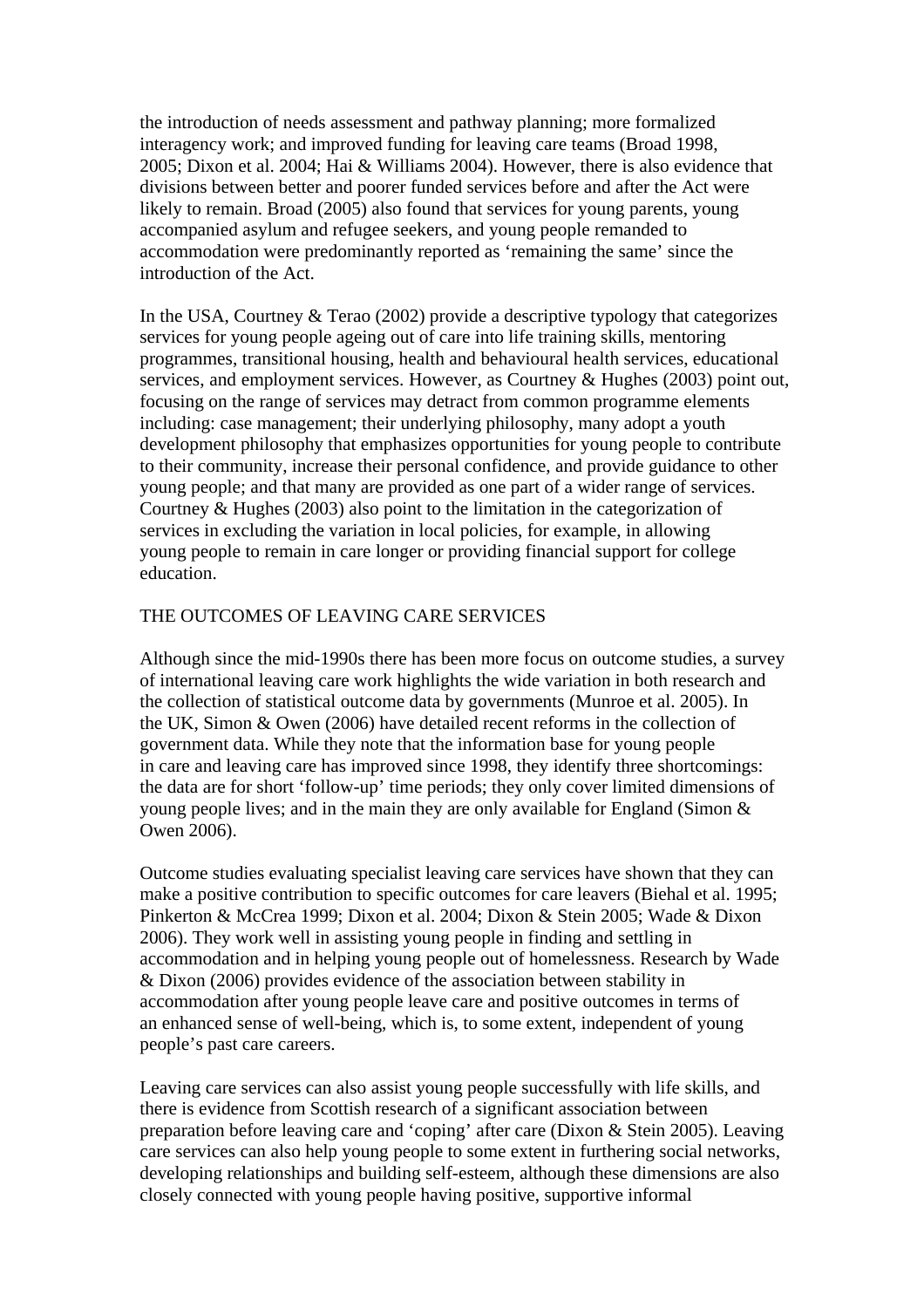relationships with family members or friends, or former foster carers (Biehal et al. 1995; Marsh & Peel 1999).

These studies also suggest that successful educational outcomes are more closely associated with placement stability and being looked after longer, which is more often, although not exclusively, achieved in foster care placements; being female; and having a supportive and encouraging environment for study. Without such stability and encouragement, post-16 employment, education and training outcomes are also likely to be very poor. Generally, these studies found that young people who left care earlier, at age 16 or 17, had more unsettled carer careers and challenging behaviours.They were also more likely to be unemployed and have very poor outcomes. Young people with mental-health or emotional or behavioural difficulties were particularly vulnerable to poor outcomes (Wade & Dixon 2006).

Research has shown that young people who go on to higher education are more likely to have had stable care experiences, continuity in their schooling, which may compensate for placement movement, have been encouraged by their birth parents, even though they were unable to care for them, and have been greatly assisted by their foster carers in their schooling (Jackson et al. 2003; Ajayi & Quigley 2006).

Research by Sinclair et al. (2005) into the outcomes for young people leaving foster care has identified key variables that distinguished those doing well from those who were less successful: a strong attachment with a family member and partner or partner's family or foster carer was associated with a good outcome. Conversely, those young people who were assessed as 'disturbed' at first contact – and this correlated with other key variables including performance at school, placement disruption and attachment disorder – had poorer outcomes. Another variable, involvement in work, although identified by foster carers as an indication of success, was seen by young people as problematic, especially low-paid, unfulfilling work. Young people being seen as ready and willing to leave was also associated with the 'doing well' outcome measure (Sinclair et al. 2005).

In the USA, young people placed with Casey foster carers who did well as adults were likely to have completed their high school education, attended college or job training, acquired life skills and independent living training, participated in youth clubs or organizations while in care and were less likely to be homeless within 1 year of leaving care (Pecora et al. 2004). As well as providing stability, Casey families were also able to offer a comprehensive package of practical, financial, emotional and social support, which contributed to positive educational outcomes (Pecora et al. 2006). There is also evidence from a French study that adults who grew up in care with stability and counselling to assist them had better mental health outcomes than those with unstable care careers (Dumaret et al. 1997).

Ethnographic research using life-course theory to explore the transitions of young people leaving care reminds us of the complexities in evaluating outcomes (Horrocks 2002). These include: the need to recognize the different starting points of young people, given the diversity of their family backgrounds and care experiences; the dynamic nature of 'outcomes' for young people – they often change between 'official' measurement periods; the separation of outcome measures from each other, even though they are often closely interconnected; and the normative assumptions held by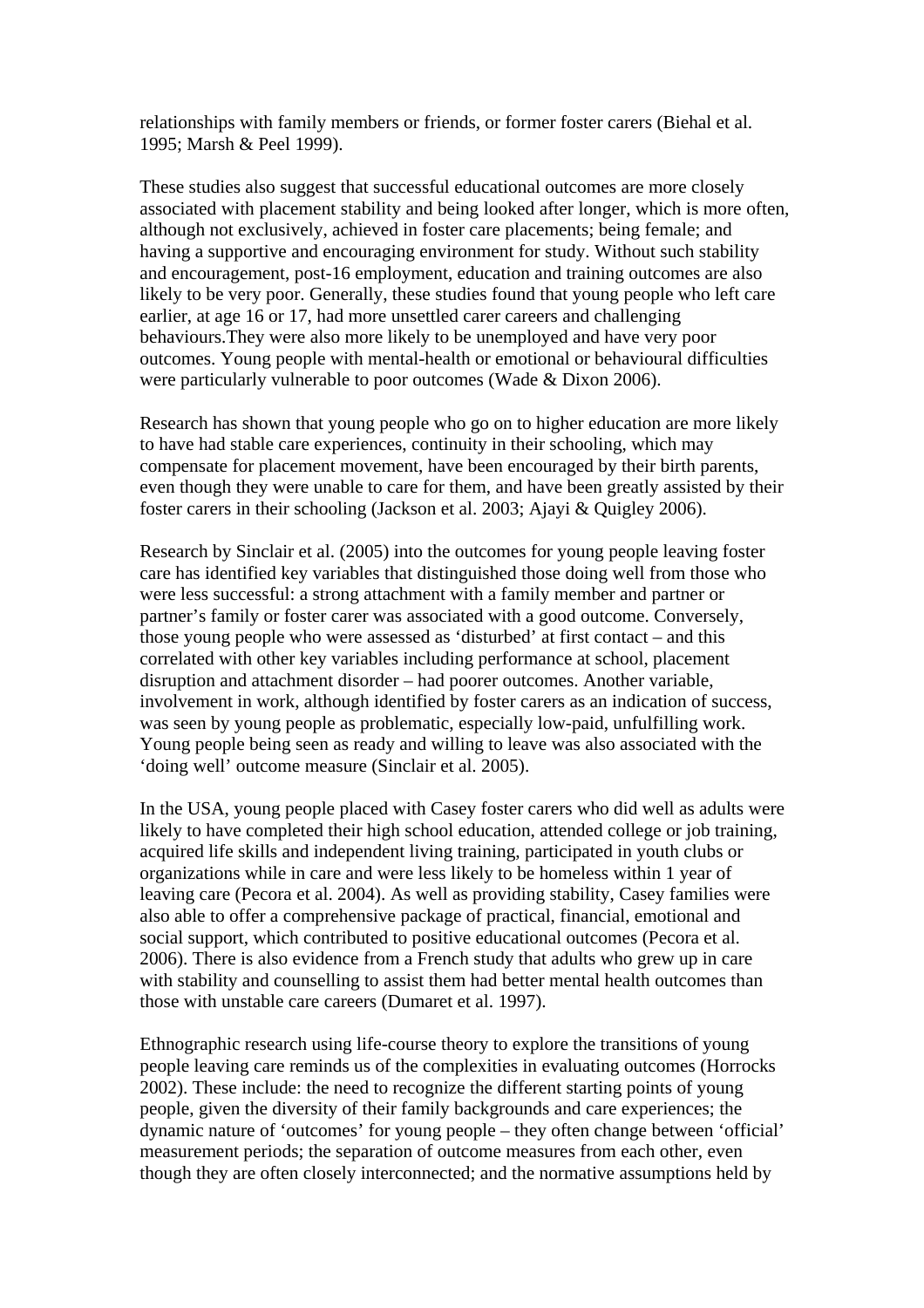social services about young people, whose lives have not been easy, achieving independence by 18 years of age.

# OUTCOME GROUPS

As suggested earlier, adopting a social exclusion framework may mask differences between groups of care leavers, especially in relation to their outcomes. By definition, social exclusion is about 'risk' factors and poor life chances. However, there is also a growing literature on 'looked after' young people, adopting resilience as a central organizing concept (Gilligan 2001; Schofield 2001; Newman 2004). A review of research studies on care leavers completed since the mid-1980s and carried out within a resilience framework suggests that in broad terms young people leaving care fall into one of three groups (Stein 2005).

## **Moving on**

The first group, those young people 'moving on' successfully, are likely to have had stability and continuity in their lives, including a secure attachment relationship; they have made sense of their family relationships so they could psychologically move on from them; and they have achieved some educational success before leaving care. Their preparation had been gradual, they had left care later and their moving on was likely to have been planned. Participating in further or higher education, having a job they liked or being a parent themselves played a significant part in 'feeling normal'. The 'moving on' group welcomed the challenge of independent living and gaining more control over their lives. They saw this as improving their confidence and self-esteem. In general, their resilience had been enhanced by their experiences both in and after care. They had been able to make good use of the help they have been offered, often maintaining contact and support from former carers (Biehal et al. 1995; Pecora et al. 2004; Sinclair et al. 2005).

### **Survivors**

The second group, the 'survivors', had experienced more instability, movement and disruption while living in care than the 'moving on' group. They were also likely to leave care younger, with few or no qualifications, and often following a breakdown in foster care or a sudden exit from their children's home. They were likely to experience further movement and problems after leaving care, including periods of homelessness, low-paid casual or short-term, unfulfilling work and unemployment. They were also likely to experience problems in their personal and professional relationships through patterns of detachment and dependency. Many in this group saw themselves as 'more tough', as having done things 'off my own back' and as 'survivors' since leaving care. They believed that the many problems they had faced, and often were still coping with, had made them more grown-up and self-reliant – although their view of themselves as independent was often contradicted by the reality of high degrees of agency dependency for assistance with accommodation, money and personal assistance (Stein 1990).

There is research evidence that what made the difference to their lives was the personal and professional support they received after leaving care. Specialist leaving care workers and key workers could assist these young people (Biehal et al. 1995; Dixon & Stein 2005). Also, mentoring, including mentoring by former care young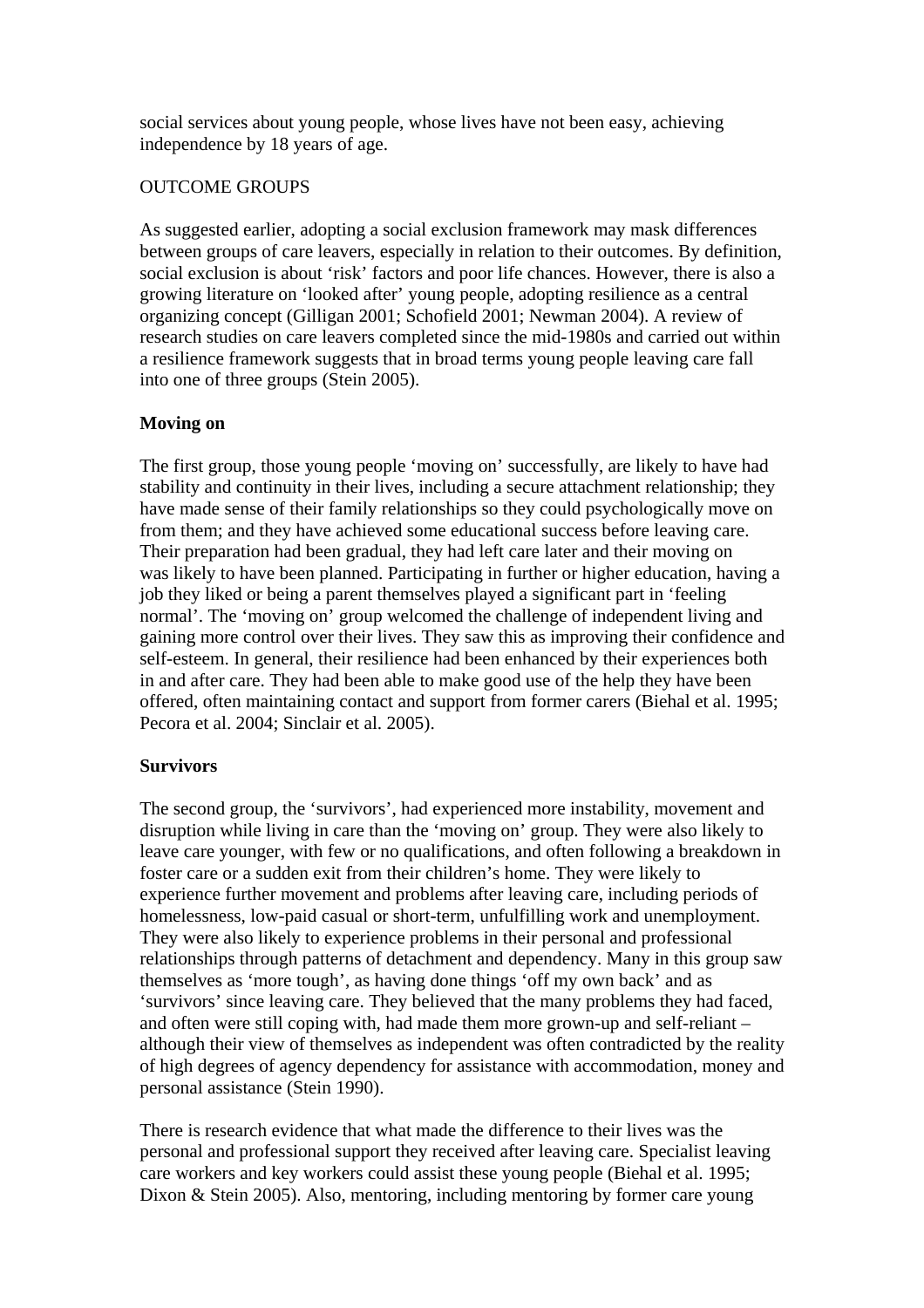people (or peer mentoring), may assist young people during their journey to independence and offer them a different type of relationship from professional support or troubled family relationships (Clayden & Stein 2005; Osterling & Hines 2006). Helping young people in finding and maintaining their accommodation can be critical to their mental health and well-being (Wade & Dixon 2006). Families may also help, but returning to them may prove very problematic for some young people (Biehal & Wade 1996; Sinclair et al. 2005). Overall, some combination of support networks could help them overcome their very poor starting points at the time of leaving care (Marsh & Peel 1999; Dixon & Stein 2005).

# **Victims**

The third group of care leavers was the most disadvantaged. They had the most damaging pre-care family experiences and, in the main, care was unable to compensate them, or to help them overcome their past difficulties. Their lives in care were likely to include many further placement moves, the largest number of moves in the different research studies cited earlier, and the associated disruption to their lives, especially in relation to their personal relationships and education (Stein & Carey 1986; Stein 1990). They were also likely to have a cluster of difficulties while in care that often began earlier, including emotional and behavioural difficulties, problems at school and getting into trouble (Wade & Dixon 2006). They were the least likely to have a redeeming relationship with a family member or carer and were likely to leave care younger, following a placement breakdown. At the time of leaving care, their life chances were very poor indeed.

After leaving care, they were likely to be unemployed, become homeless and have great difficulties in maintaining their accommodation. They were also highly likely to be lonely, isolated and have mental health problems, often being defined by projects as young people with very complex needs. Aftercare support was unlikely to be able to help them overcome their very poor starting points, and they also lacked or alienated personal support. But it was important to these young people that somebody was there for them (Stein 2005).

### **CONCLUSION**

This research review has shown that care leavers as a group are likely to be socially excluded. However, the application of a resilience framework also suggests that there are differences in outcomes between those 'moving on', 'surviving' and becoming 'victims'. In general terms, the evidence shows that these different pathways are associated with the quality of care they experience, their transitions from care and the support they receive after care. Improving outcomes for these young people will require more comprehensive responses across their life course: (1) early intervention and family support; (2) providing better quality care to compensate them for their damaging pre-care experiences through stability and continuity, as well as assistance to overcome educational deficits; (3) providing opportunities for more gradual transitions from care that are more akin to normative transitions; and (4) providing ongoing support to those young people who need it, especially those young people with mental-health problems and complex needs.

There are still significant gaps in research knowledge. There is a need for more outcome research, especially using more experimental and quasi-experimental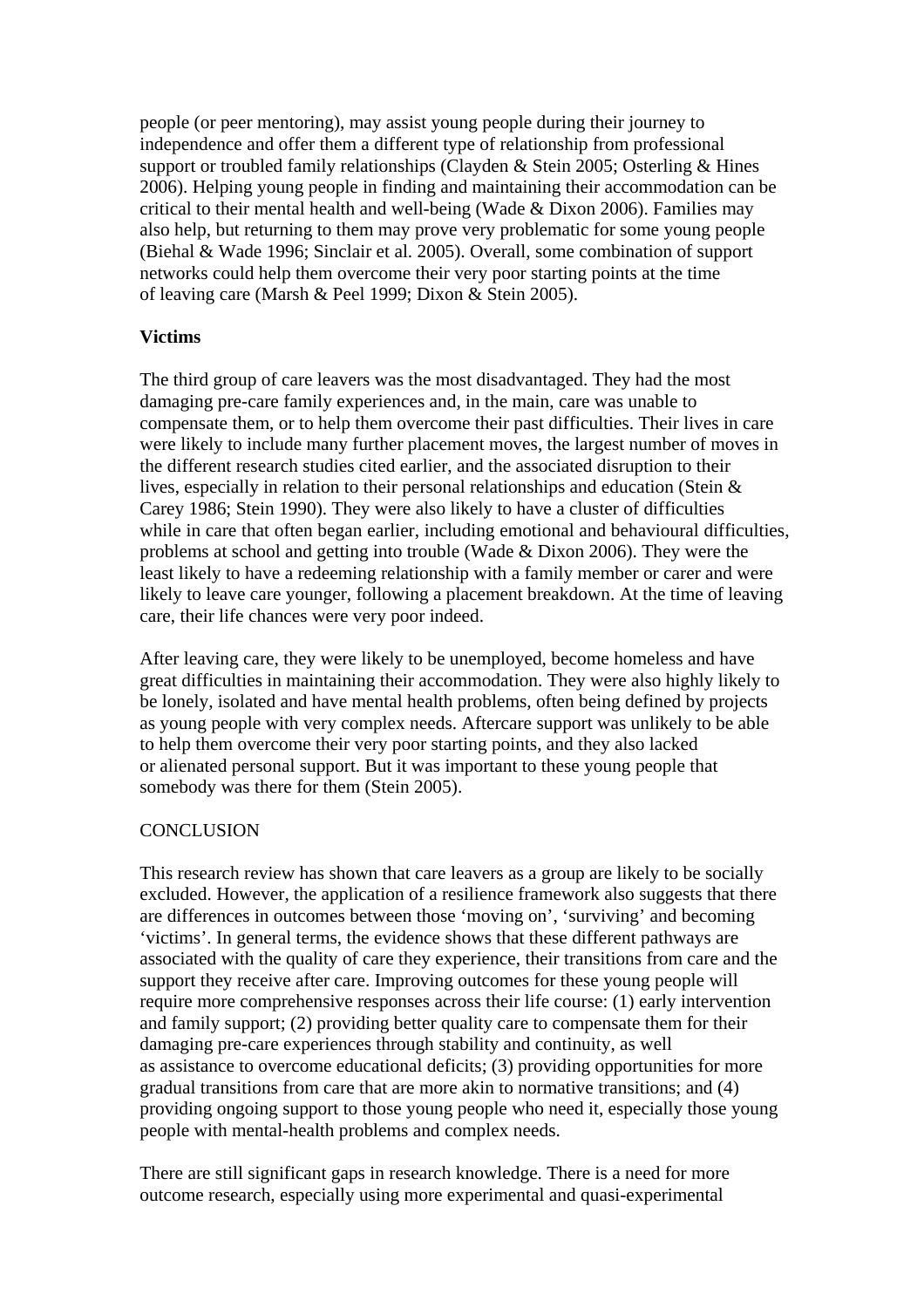designs. The use of cohort studies would also provide a more sophisticated understanding of 'risk' and 'protective' factors over time. More ethnographic research would also add to qualitative knowledge. Comparative research is at an early stage, although it should benefit from the recently established international network (Munroe et al. 2005; Pinkerton 2006). There is also a need for more comprehensive government information, not least to measure progress over time. Finally, as I have discussed elsewhere, there is a need to develop far stronger links between empirical and theoretical work. Most of the studies reviewed in this paper are detached from theory in terms of context, conceptual exploration or theory building (Stein 2006).

#### **REFERENCES**

Ajayi, S. & Quigley, M. (2006) By degrees: care leavers in higher education. In: In Care and After: A Positive Perspective (eds

E. Chase, A. Simon & S. Jackson). Routledge, London. Barn, R., Andrew, L. & Mantovani, N. (2005) Life after Care: A Study of Young People from Different Ethnic Groups. Joseph Rowntree Foundation, York.

Beck, U. (1992) Risk Society: Towards a New Modernity. Sage, London.

Biehal, N. & Wade, J. (1996) Looking back, looking forward: care leavers, families and change. Children and Youth Services Review, 18, 425–445.

Biehal, N., Clayden, J., Stein, M. & Wade, J. (1995) Moving on: Young People and Leaving Care Schemes. Her Majesty's Stationery Office, London.

Bilson, A., Armstrong, C., Buist, M., Caulfield-Dow, A. & Lindsay, M. (2000) A Safe Launch, Scottish Throughcare and Aftercare in a European Context. Centre for Europe's Children, Scottish Throughcare and Aftercare Forum, Glasgow.

Broad, B. (1998) Young People Leaving Care: Life after the Children Act 1989. Jessica Kingsley, London.

Broad, B. (1999) Young people leaving care: moving towards 'joined up' solutions? Children Society, 13, 81–93.

Broad, B. (2005) Improving the Health and Well-being of Young People Leaving Care. Russell House Publishing, Lyme Regis.

Cashmore, J. & Paxman, M. (1996) Wards Leaving Care: A Longitudinal Study. New South Wales Department of Community Services, New South Wales.

Chase, E. & Knight, A. (2006) Is early parenthood such a bad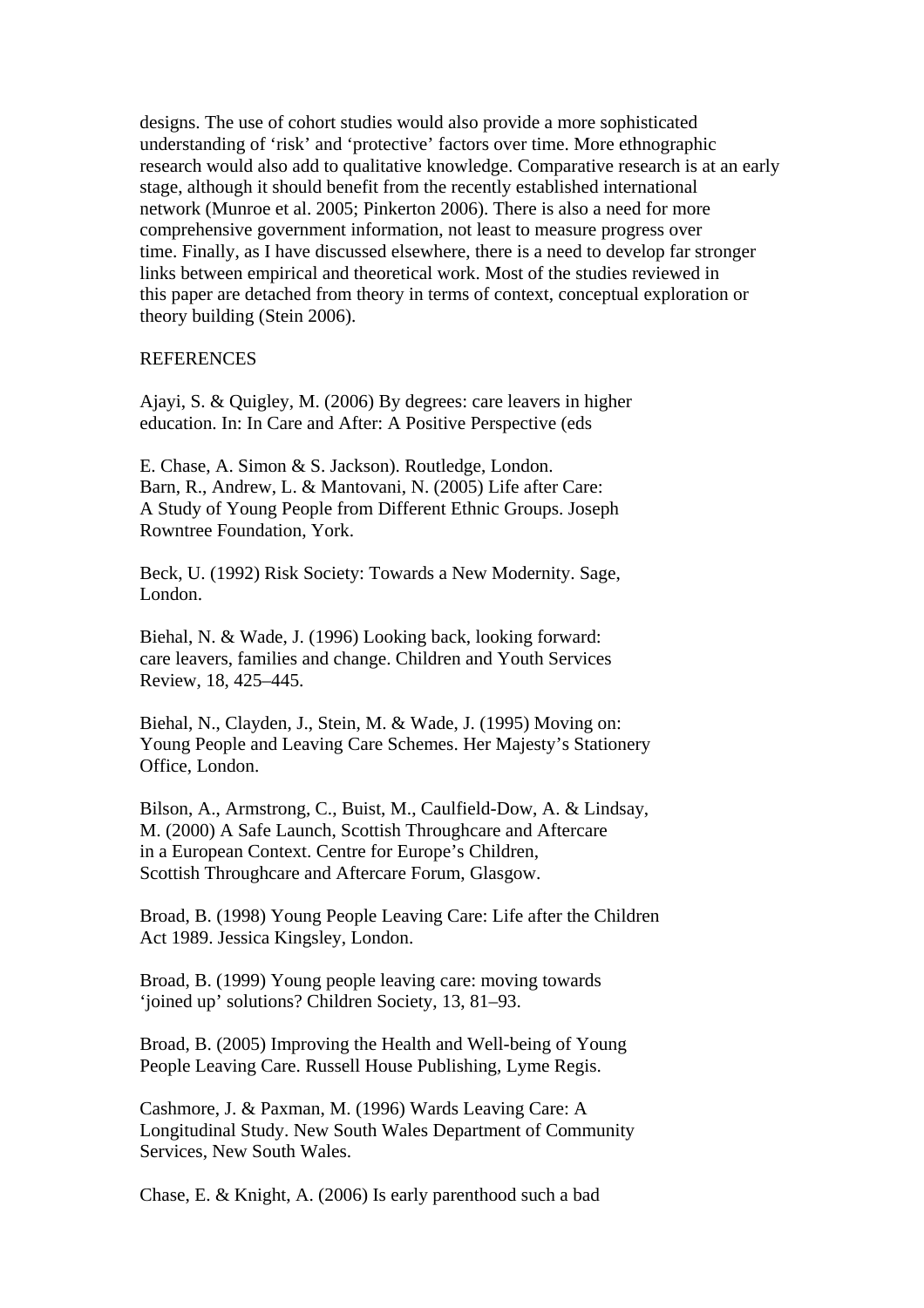thing? In: In Care and After: A Positive Perspective (eds E. Chase, A. Simon & S. Jackson). Routledge, London.

Cheung, Y. & Heath, A. (1994) After care: the education and occupation of adults who have been in care. Oxford Review of Education 20, 361–374.

Clayden, J. & Stein, M. (2005) Mentoring Young People Leaving Care: 'Someone for Me'. Joseph Rowntree Foundation, York.

Coleman, J.C. & Hendry, L. (1999) The Nature of Adolescence. Routledge, London.

Courtney, M.E. & Hughes, D. (2003) The Transition to Adulthood for Youth 'Aging Out' of the Foster Care System. Chapin Hall Center for Children at the University of Chicago, Chicago, IL.

Courtney, M.E. & Terao, S. (2002) Classification of Independent Living Services. Chapin Hall Center for Children at the University of Chicago, Chicago.

Courtney, M.E., Piliavan, I., Grogan-Kayor, A. & Nesmith, A. (2001) Foster youth transitions to adulthood: a longitudinal view of youth leaving care. Child Welfare, 6, 685–717.

Courtney, M, Dworsky, A, Ruth, G, Havlicek, J. & Bost N. (2005) Midwest Evaluation of the Adult Functioning of Former Foster Youth: Outcomes at Age 19. Chapin Hall Center for Children at the University of Chicago, Chicago, IL.

Dixon, J. & Stein, M. (2005) Leaving Care, Throughcare and Aftercare in Scotland. Jessica Kingsley, London.

Dixon, J., Lee, J., Wade, J., Byford, S. & Weatherly, H. (2004) Young People Leaving Care: An Evaluation of Costs and Outcomes. Report to the Department for Education and Skills. University of York, York.

Dumaret, A.C., Coppel-Batsch, M. & Courand, S. (1997) Adult outcome of children reared for long-term periods in foster families. Child Abuse and Neglect, 20, 911–927.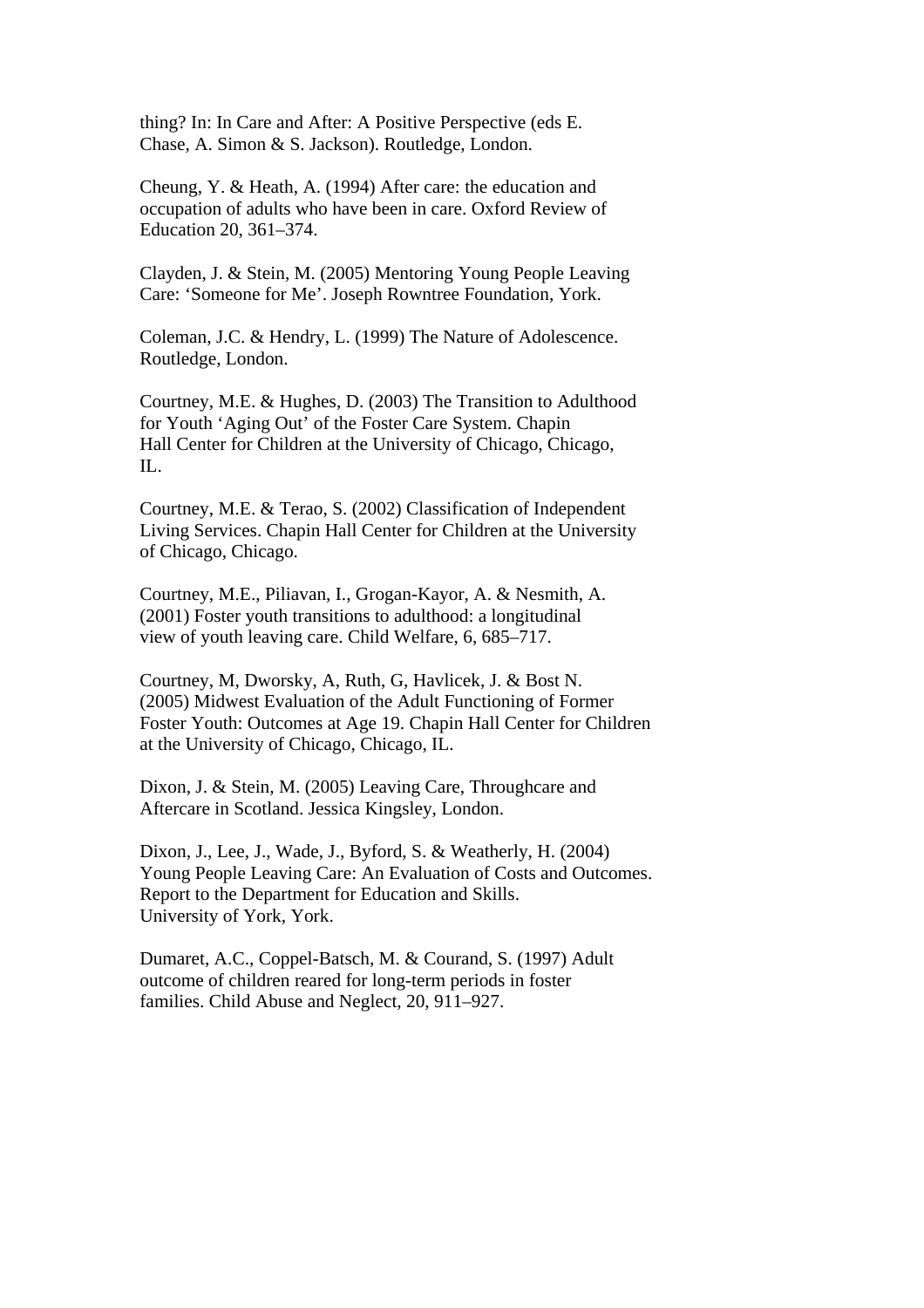Festinger, T. (1983) No One Ever Asked Us: A Postscript to Foster Care. Columbia University Press, New York.

Giddens, A. (1991) Modernity and Self-identity: Self Society in the Late Modern Age. Polity Press, Cambridge.

Gilligan, R. (2001) Promoting Resilience: A Resource Guide on Working with Children in the Care System. BAAF, London.

Hai, N. & Williams, A. (2004) Implementing the Children (Leaving Care) Act 2000: The Experience of Eight London Boroughs. National Children's Bureau, London.

Hart, A. (1984) Resources for transitions from care. In: Leaving Care – Where? Conference Report. National Association of Young People in Care, London.

Hill, M., Davis, J., Prout, A. & Tidsall, K. (2004) Moving the participation agenda forward. Children Society, 18, 77–96.

Hobcraft, J. (1998) Intergenerational and Life-course Transmission of Social Exclusion: Influences of Childhood Poverty, Family Disruption and Contact with the Police. Case Paper 15. London School of Economics, London.

Hobcraft, J. & Kiernan, K. (1999) Childhood Poverty, Early Motherhood and Adult Social Exclusion. Case Paper 28. London School of Economics, London.

Horrocks, C. (2002) Using life course theory to explore the social and developmental pathways of young people leaving care. Journal of Youth Studies, 5, 325–335.

Jackson, S. (ed.) (2001) Nobody Ever Told Us School Mattered. British Association for Adoption and Fostering, London.

Jackson, S. & Simon, A. (2006) The costs and benefits of educating children in care. In: In Care and After: A Positive Perspective (eds E. Chase, A. Simon & S. Jackson). Routledge, London.

Jackson, S., Ajayi, S. & Quigley, M. (2003) By Degrees:The First Year, from Care to University. The Frank Buttle Trust, London.

Joseph Rowntree Foundation (2002) The Youth Divide. Joseph Rowntree Foundation, York.

Kelleher, P., Kelleher, C. & Corbett, M. (2000) Left Out on Their Own: Young People Leaving Care in Ireland. Focus Ireland, Dublin.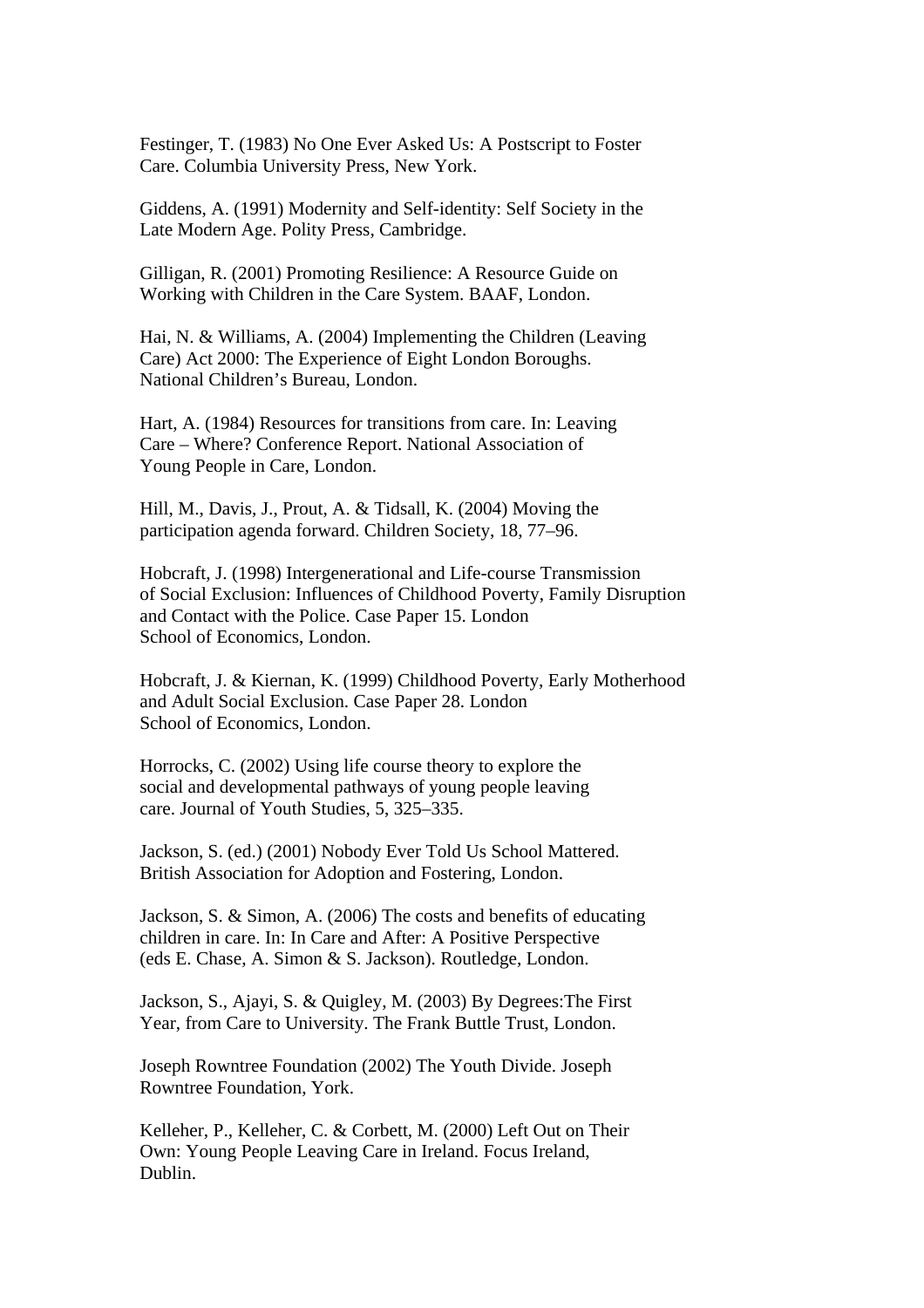Lister, R. (1998) Citizenship on the margins: citizenship, social work and social action. European Journal of Social Work, 1, 5–18.

Marsh, P. & Peel, M. (1999) Leaving Care in Partnership: Family Involvement with Care Leavers. The Stationery Office, London.

Munroe, E.R., Stein, M. & Ward, H. (2005) Comparing how different social, political and legal frameworks support or inhibit transitions from public care to independence in Europe, Israel, Canada and the United States. International Journal of Child and Family Welfare, 8, 191–201.

Newman, T. (2004) What Works in Building Resilience? Barnardos, Barkingside.

Osterling, K. & Hines, A. (2006) Mentoring adolescent foster youth: promoting resilience during developmental transitions. Child and Family Social Work, 11, 242–253.

Pecora, P.J., Williams, J., Kessler, R.J., Downs, A.C., O'Brien, K., Hiripi, E. et al (2004) Assessing the Effects of Foster Care: Early Results from the Casey National Alumni Study. Casey

Family Programs, Seattle, WA. Available at: http:// www.casey.org (accessed 17 March 2006).

Pecora, P.J., Williams, J., Kessler, A., Hiripi, E., O'Brien, K., Emerson, J. et al (2006) Assessing the educational achievements of adults who formerly were placed in family foster care. Child and Family Social Work, 11, 220–231.

Pinkerton, J. (2006) Developing a global approach to the practice of young people leaving state care. Child and Family Social Work, 11, 191–198.

Pinkerton, J. & McCrea, R. (1999) Meeting the Challenge? Young People Leaving Care in Northern Ireland. Ashgate, Aldershot.

Priestley, M., Rabiee, P. & Harris, J. (2003) Young disabled people and the 'new arrangements' for leaving care in England and Wales. Children and Youth Services Review, 25, 863–890.

Rabiee, P., Priestley, M. & Knowles, J. (2001) Whatever Next? Young Disabled People Leaving Care. First Key, Leeds.

Schofield, G. (2001) Resilience and Family Placement: a lifespan perspective. Adoption and Fostering, 25, 6–19.

Simon, A. & Owen, C. (2006) Outcomes for children in care: what do we know? In: In Care and After: A Positive Perspective (eds E. Chase, A. Simon & S. Jackson). Routledge, London.